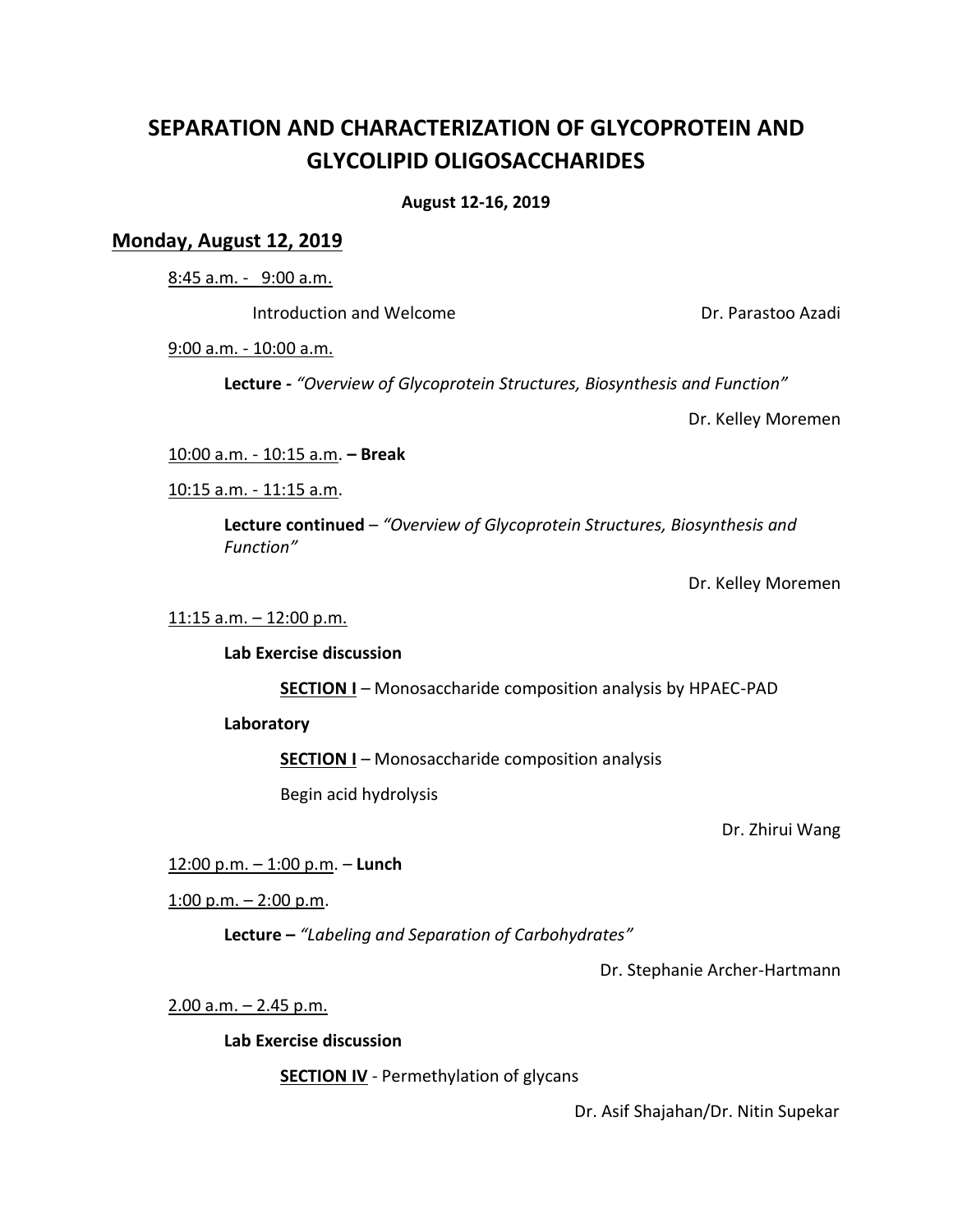2:45 p.m. – 3:00 p.m. **-Break**

 $3:00$  p.m.  $-3:30$  p.m.

## **Laboratory**

**SECTION I** – Monosaccharide composition analysis

Recover samples from hydrolysis, freeze digests and lyophilize

Dr. Zhirui Wang

**SECTION II** – Release of N-linked glycans from a glycoprotein (Fetuin)

Denature glycoprotein and start trypsin digestion

Dr. Asif Shajahan

# 3:30 p.m. – 4:15 p.m.

**Lab exercise discussion**

**SECTION VI –** Separation of glycolipids by TLC

**Laboratory**

**SECTION VI** – TLC analysis

Desialylation of porcine brain gangliosides

Dr. Sara Porfirio

# 4:15 p.m. – 5:00 p.m.

# **Lab Exercise discussion**

**SECTION III** – Release of O-glycans from a glycoprotein (Mucin)

**Laboratory**

**SECTION III** – Release of O-glycans

β-elimination of O-linked glycans

Dr. Nitin Supekar

# **Tuesday, August 13, 2019**

 $9:00$  a.m.  $-9:15$  a.m.  $-$  Questions and Discussion

9:15 a.m. – 10:15 a.m.

**Lecture** – *"Introduction to HPAEC"*

Dr. Parastoo Azadi

10:15 a.m. – 10:30 a.m. – **Break**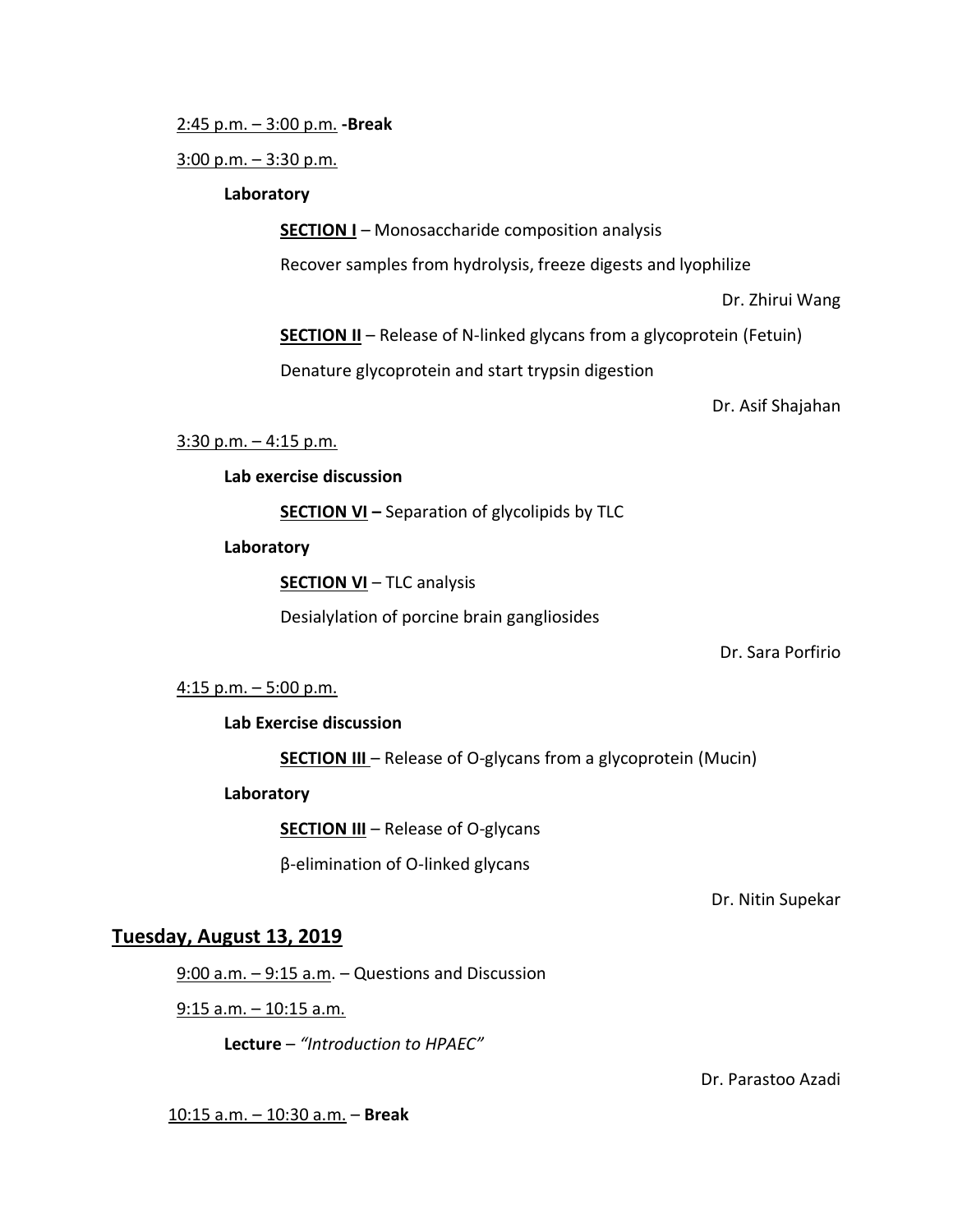#### 10:30 a.m. – 12:00 p.m.

#### **Laboratory**

**SECTION II** – Release of N-glycans

Terminate Trypsin digestion of Fetuin

Dr. Asif Shajahan

**SECTION III** – Release of O-glycans

Neutralization and de-salting of beta-eliminated O-linked glycans

Dr. Nitin Supekar

**SECTION VI** – TLC analysis

Sample cleaning by C18 reversed phase cartridge Dry sample under  $N_2$ 

Dr. Sara Porfirio

#### 12:00 p.m. – 1:00 p.m. – **LUNCH**

1:00 p.m.  $-$  2:15 p.m.

**Lecture –** "*Regulation of Notch with Glycosylation"*

Dr. Robert Haltiwanger

2:15 p.m. – 3:00 p.m. **– CCRC Tour**

3:00 p.m. – 3:10 p.m. – **Break**

 $3:10$  p.m.  $-3:40$  p.m.

#### **Laboratory**

**SECTION I** – Monosaccharide composition analysis

Preparation of monosaccharide digests for HPAEC analysis

Dr. Zhirui Wang

**SECTION II** – Release of N-glycans

Release N-glycans with PNGase F

Dr. Asif Shajahan

 $3:40$  p.m.  $-5:00$  p.m.

#### **Lab exercise discussion**

**SECTION V** – Detection and analysis of carbohydrates by lectin blotting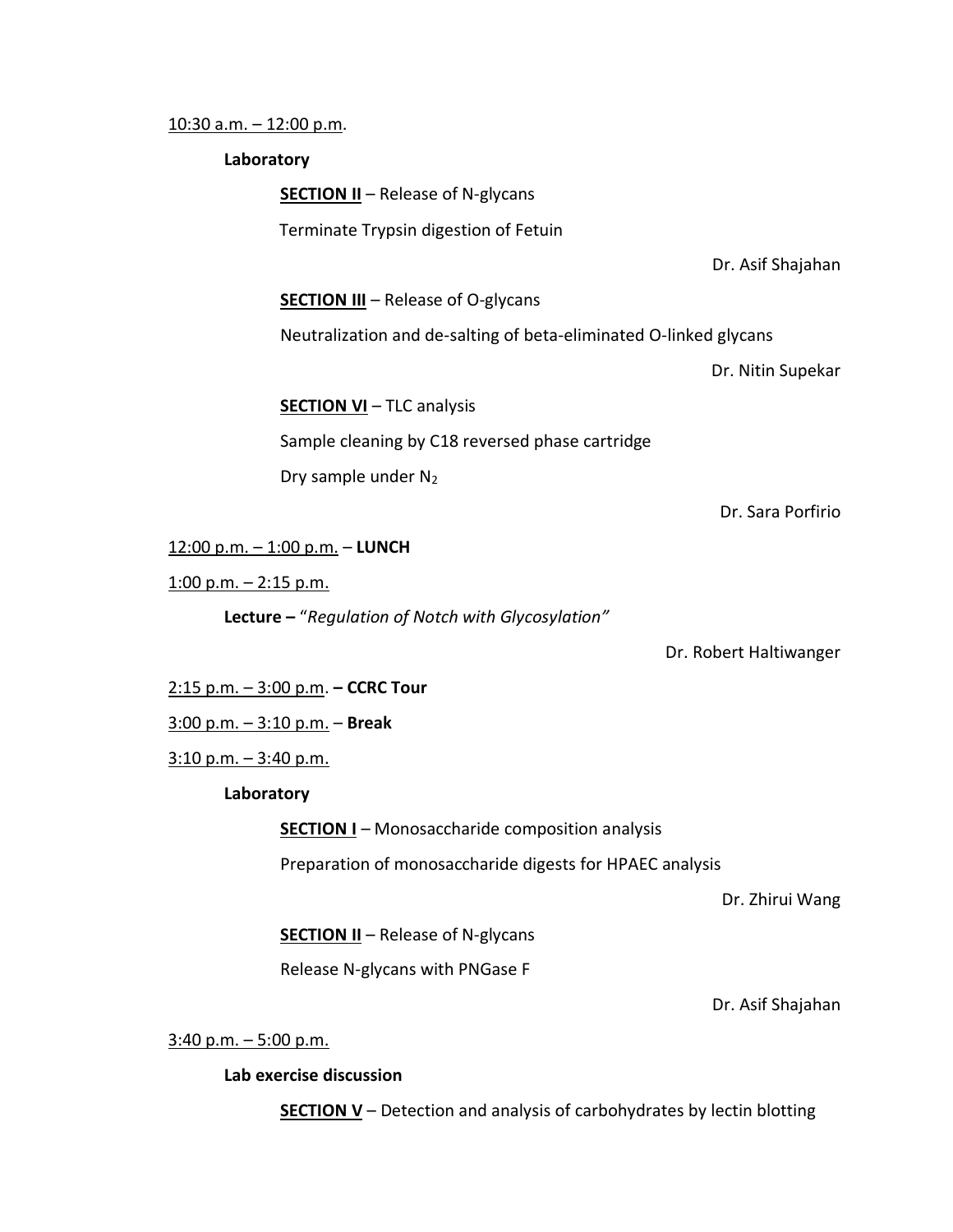**Laboratory**

**SECTION V** – Lectin blotting

Blotting samples on nitrocellulose membrane, blocking

Dr. Asif Shajahan/ Dr. Anne Gleinich

# **Wednesday, August 14, 2019**

 $8:45$  a.m.  $-10:00$  a.m.

**Lecture** *– "Glycans Linked to Lipids and Lipid Precursors"*

Dr. Michael Tiemeyer

10:00 a.m. – 10:10 a.m. – **Break**

10:10 a.m. – 11:10 a.m.

**Lecture** – "*Bacterial Glycoproteins"*

Dr. Christine Szymanski

11:10 a.m. – 12:00 p.m.

**Laboratory**

**SECTION II** – Release of N-glycans

Separation of N-glycans from O-glycopeptides/peptides by C18 sep pak

Dr. Asif Shajahan

12:00 p.m. – 1:00 p.m. – **LUNCH**

1:00 p.m. – 2:00 p.m.

# **Laboratory**

**SECTION III** – Release of O-glycans

Removal of Borates from beta-eliminated O-linked glycans

Dr. Nitin Supekar

2:00 p.m. – 2:30 p.m.

**SECTION I** – HPAEC Data Discussion

Dr. Zhirui Wang

2:30 p.m. – 2:40 p.m. – **Break**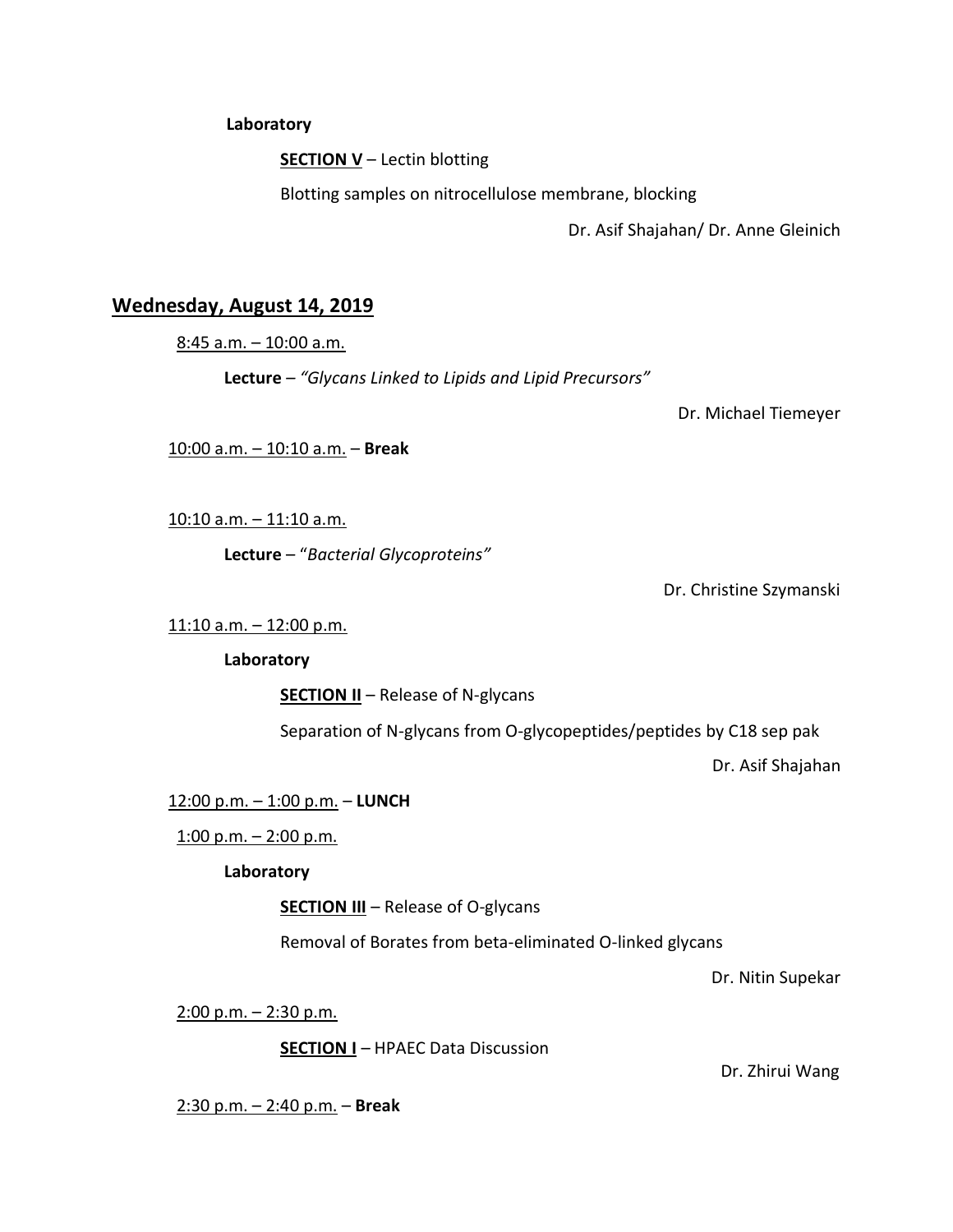#### 2:40 p.m. – 4:00 p.m.

#### **Laboratory**

**SECTION VI** – TLC analysis

Spot samples

Develop plate

Detection of samples

Dr. Sara Porfirio

4:00 p.m. - 5:00 p.m.

#### **Laboratory**

**SECTION V** – Lectin blotting

Wash blots

Probe blots with lectins

Dr. Asif Shajahan/ Dr. Anne Gleinich

# **Thursday, August 15, 2019**

#### **Laboratory**

8.45 a.m. – 10:10 a.m.

**SECTION IV** – Permethylation of released oligosaccharides

(N-glycans from Fetuin or O-glycans from Mucin)

10:10 a.m. – 10:20 a.m. **– Break**

10:20 a.m. – 11:00 a.m.

# **Laboratory**

**SECTION IV** – Permethylation (continued)/ Introduction to micropermethylation

Dr. Asif Shajahan/Dr. Nitin Supekar

11:00 a.m. – 12:00 p.m.

**Laboratory** 

**SECTION V –** Lectin blotting

Wash blots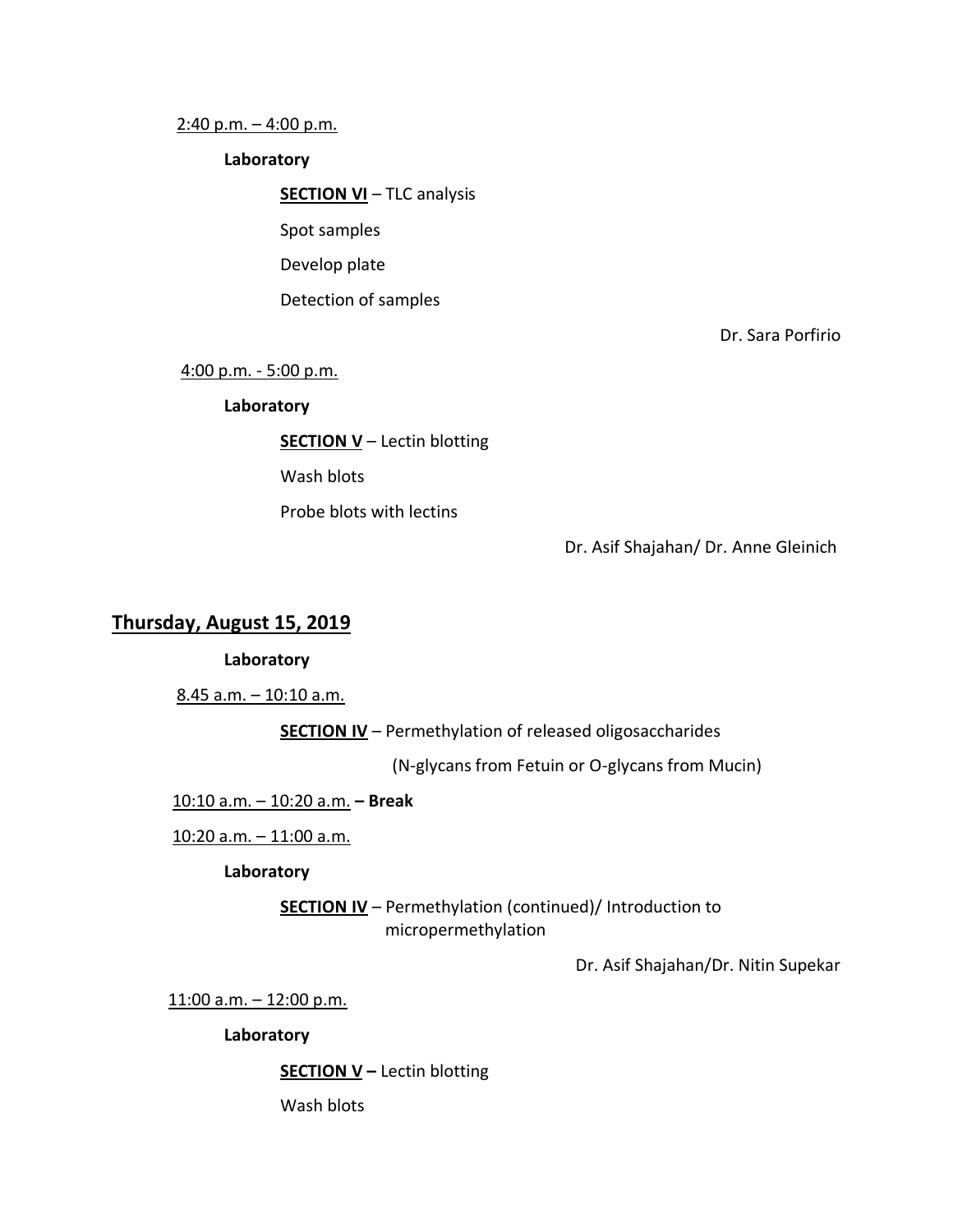# Overlay with antibody –AP (**45 min ~ 1 h incubation during lunch**)

Dr. Asif Shajahan/ Dr. Anne Gleinich

#### 12:00 p.m. – 1:00 p.m. – **LUNCH**

 $1:00$  p.m.  $- 2:15$  p.m.

### **Laboratory**

**SECTION V** – Lectin blotting

Wash blots

Color development, record results

Dr. Asif Shajahan/ Dr. Anne Gleinich

2:15 p.m. – 2:55 p.m.

#### **Demonstration**

MALDI TOF/TOF MS demonstration Dr. Nitin Supekar

2:55 p.m. – 3:05 p.m. – **Break**

3:05 p.m. – 3:45 p.m.

HPAEC and HPLC/CE demonstration

Dr. Zhirui Wang/Dr. Stephanie Archer-Hartmann

### **Discussion of data**

 $3:45$  p.m.  $-4:00$  p.m.

**SECTION VI** – TLC results

Analysis of TLC data **Dr.** Sara Porfirio

 $4:00$  p.m.  $-4:15$  p.m.

**SECTION V** – Lectin blotting results

Analysis of lectin blotting Dr. Asif Shajahan/ Dr. Anne Gleinich

4:15 p.m.  $-5:00$  p.m.

# **SECTION II, III, IV** – MALDI TOF/TOF-MS result

Analysis of N-and O-linked glycans MALDI data & Data analysis

Dr. Asif Shajahan/Dr. Nitin Supekar